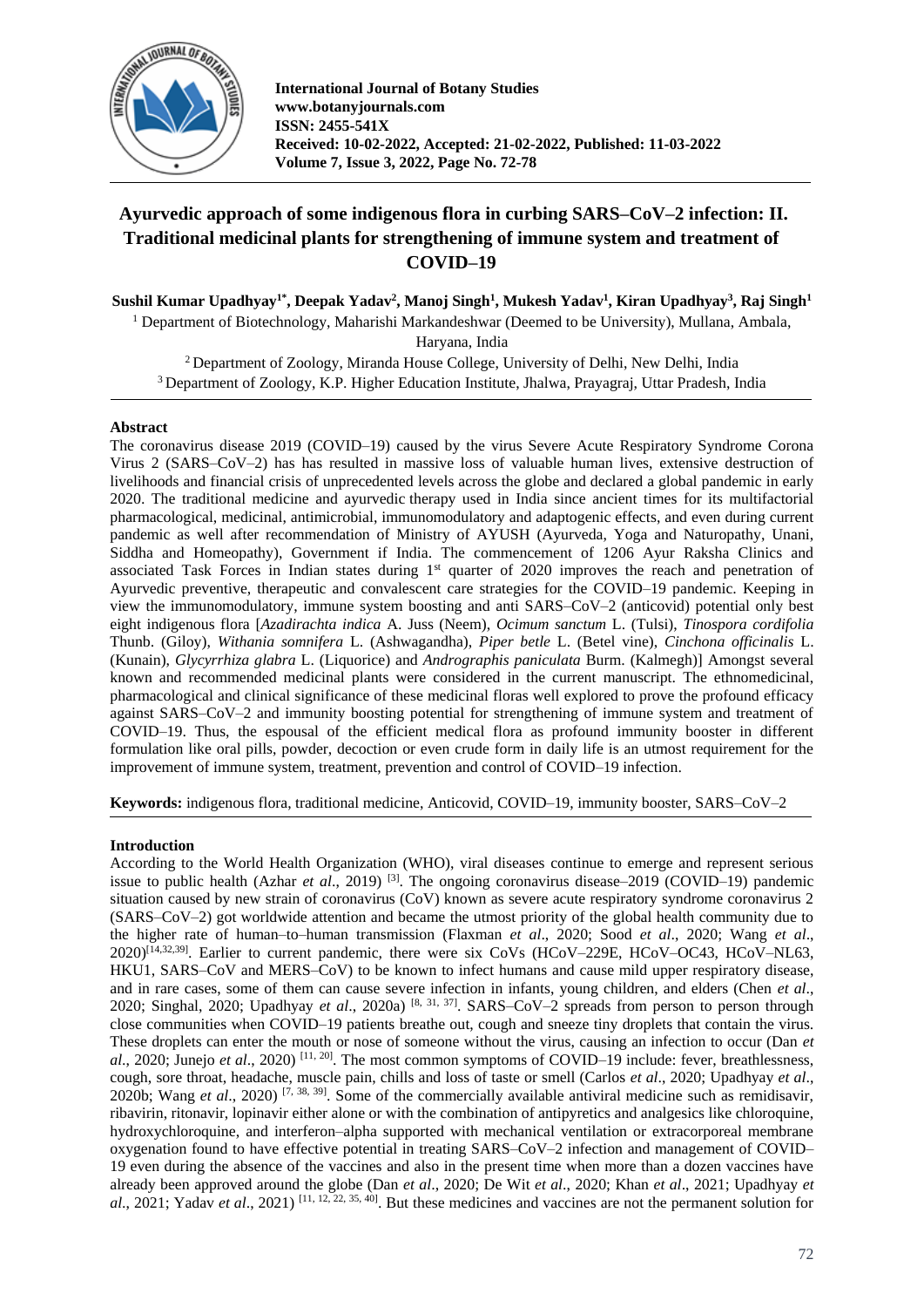COVID–19 management; therefore people must have the ability to give a fight against this deadly virus by boosting their immune system using medicinal /herbal plants in daily life which may prevent the risk of this COVID–19 infection.

Traditional or conventional medicine is the sum total of the knowledge, skill, and practices based on the theories, beliefs, and experiences of indigenous to different cultures, used in the maintenance of health and prevention, diagnosis, improvement or treatment of physical and mental illness. Herbal medicines include herbs, herbal materials, herbal preparations and finished herbal products that contain as active ingredients parts of plants, or other plant materials, or combinations (Upadhyay *et al*., 2022) [36]. The traditional immunity boosters are the prime concern in current scenario along with the internal purification process through yoga and meditation. Thus, the Traditional and Complementary Medicine (T&CM) is an important and often underestimated health resource with many applications, especially in the prevention and management of lifestyle–related chronic diseases, and in meeting the health needs of rising populations. Keeping in view the aforesaid interesting and valid points, the Govt. of India also directed to AYUSH ministry for the application of traditional herbal medicines and herbal produce along with various supplementary formulation as immunity booster against coronavirus in COVID–19 patients (Ayush, 2020)<sup>[2]</sup>. Despite the need for clinical studies to investigate the exact effects, the practical results are promising and therefore, the World Health Organization (WHO) welcomes innovations around the world including repurposing drugs, traditional medicines and developing new therapies in the search for potential treatments for COVID–19. Therefore, the present review article have discussed briefly about medicinal plants and herbs that may help in combating the dispersal, infectivity and morbidity of COVID– 19 along with current challenges and its future perspectives.

# **Medicinal Plants Strengthening the Immune System in COVID–19 Patients**

There are immense varieties of herbal medicines derived from several medicinal plants effective in management of life threatening diseases caused by the viruses. The most effective medicinal plants helpful in immunity boosting, so that the infection and morbidity due to SARS–CoV–2 in COVID–19 patients can be effectively managed are including *Azadirachta indica* A. Juss (Neem), *Ocimum sanctum* L. (Tulsi), *Tinospora cordifolia*  Thunb. (Giloy), *Withania somnifera* L. (Ashwagandha), *Piper betle* L. (Betel vine), *Cinchona officinalis* L. (Kunain), *Glycyrrhiza glabra* L. (Liquorice) and *Andrographis paniculata* Burm. (Kalmegh) (Table 1).

### **a.** *Azadirachta indica* **A. Juss (Neem)**

The plant is commonly found in tropical and semi–tropical regions. Almost each and every part of the plant such as roots, bark, leaves, fruits, seeds, and oil are used for various medicinal purposes like in curing bacterial, viral or any other disease. The neem has antibacterial, antimalarial, antifungal, anti–inflammatory, hepatoprotective, wound healing, antidiabetic, neuroprotective and anticancerous properties (Kumar *et al*., 2018) [23]. The key chemical constituents of neem include limonoids and terpene. Nimbidin, gallic acid, catechin and gedunin, cyclic trisulfide and margolone, margolonone, isomargolonone are responsible for anti–inflammatory, antifungal and antibacterial properties respectively (Bhowmik et al., 2010)<sup>[6]</sup>. However, azadirachtin obtained from neem oil has strong insecticidal and anti malarial activities. The extract of dry neem leaf showed profound antifungal potential and found to be very effective against dermal issues like ringworm, scabies and eczema (Kumar *et al*.,  $2018$ ) <sup>[23]</sup>. The aqueous leaf extract is found to be effective against measles virus, chicken pox, chikungunya and vaccinia virus and thus have a strong antiviral property (Bhowmik *et al.*, 2010; Kumar *et al.*, 2018)<sup>[6,23]</sup>. However, taking neem leaf in excess can cause an adverse impact on sexual activity by reducing the sperm count in body (Srivastava *et al*., 2020) [33]. On the basis of aforementioned therapeutic potential, the recommended doses of neem and its derivatives may be an important factor in the prevention of droplet borne current viral pandemic COVID–19 and SARS–CoV–2 infection.

# *b. Ocimum sanctum* **L. (Tulsi)**

It is an indigenous plant cultivated for the religious and traditional medicine purposes. Most of the parts of the plant including leaves, stem, flower, root, seeds, even entire plant have been used in medicinal purposes since ancient times. Tulsi is denoted as "Elixir of Life" in Ayurveda due to its healing capability and promising potential in curing variety of diseases like, bronchitis, rheumatism, asthma, skin disorders, parasitic and microbial infections, gastric and hepatic disorders etc. It has antibacterial, antiviral, antidiabetic, anticarcinogenic, anti–inflammatory, cardioprotective properties and also acts as an immunomodulatory agents or immune system booster (Jamshidi et a, 2017) <sup>[17]</sup>. This is already being in used for treatment of pneumonia, pain, diarrhoea, cough, fever and other disease caused by DNA viruses [herpes viruses (HSV), hepatitis virus, adenvoviruses (ADV)] and RNA viruses (enterovirus 71, coxsackie virus CVB1) which shares the most common symptoms of COVID–19 (Chiang *et al.*, 2005 ) <sup>[9]</sup>. Apigenin and ursolic acid are the main active antiviral components present in the extract of tulsi. A double blinded randomized study for the immunomodulatory effect revealed that there was a significant increase in the percentage of immune cells like helper T– cells (HT cells) and Natural Killer (NK) cells (Mondal *et al.*, 2011) <sup>[26]</sup>. The binding affinity of 7 photophilic compounds from Tulsi, i.e., tulsinol A, B, C, D, E, F, G, and dihydrodieuginol B, with SARS CoV–2 receptors was well documented which inhibited the replication of SARS–CoV–2 with ACE2 (Angiotensin–converting enzyme 2) blocking properties (Shree *et al*., 2020) [30]. Thus based on the earlier published reports, the role of tulsi extract in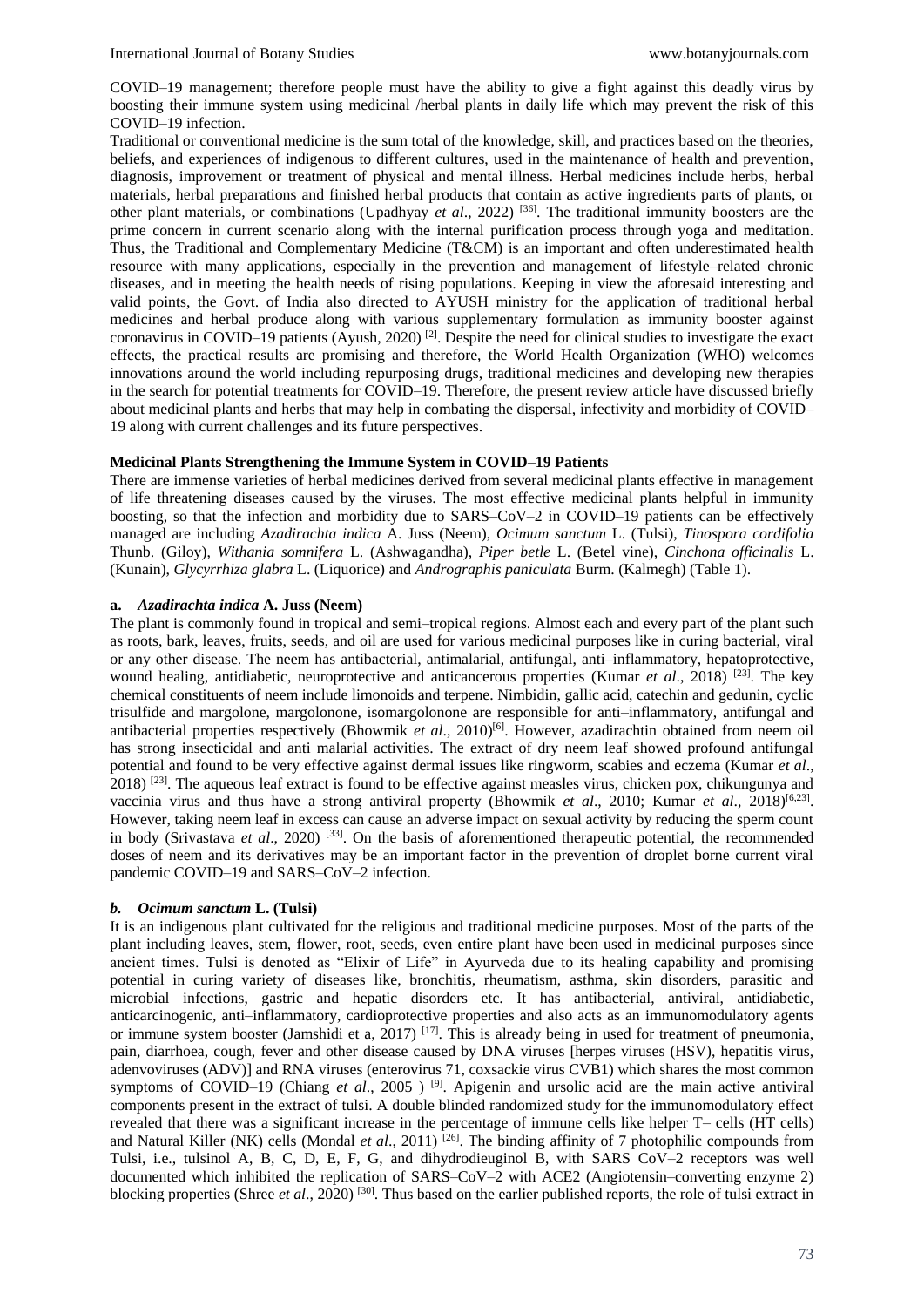prevention and control of COVID–19 has been confirmed (Shree *et al.*, 2020)<sup>[30]</sup>. Therefore, authors wish to recommend the Tulsi as a profound traditional medicine in the treatment of COVID–19.

# *c. Tinospora cordifolia* **Thunb. (Giloy)**

It is one of the most flexible restoring bushes, found in the tropical regions of the Indian subcontinent and almost all the parts of plant i.e., roots, leaves and stem are used for medicinal purposes in Ayurveda (Sharma *et al*., 2012; Sharma *et al*., 2019) [28, 29] . Giloy is considered to be one of the best Rasayana comprising various biologically important phytochemicals like alkaloids, lactones, steroids, sesquiterpenoid, diterpenoid, aliphatic compounds, phenols, polysaccharides and flavonoids (Sharma *et al*., 2012; Sharma *et al*., 2019) [28, 29]. The giloy known for its antidiabetic, anti–inflammatory, antioxidant, antispasmodic, anti–arthritic, anti–allergic, antimicrobial, anti-osteoporotic, antistress, antitoxic, antiHIV, anticancer, wound healing and immunomodulatory properties (Sharma *et al*., 2012; Sharma *et al*., 2019) [28, 29]. Giloy contains alkaloid components like tinosporin, tetrahydropalmatine, choline, palmatine and magnoflorine helpful in protection from aflatoxin–induced nephrotoxicity. Oral intake of giloy decoction play important role in boosting the immune system and its herbal formulation with tulsi, ginger and kaalimirch has been found to be very effective against cough, fever and COVID–19 infection (AYUSH, 2020; Shree *et al.*, 2020)<sup>[2, 30]</sup>. Therefore, authors conclude that, giloy plays a very interesting and effective activity in prevention and control against COVID–19 infection.

# *d. Withania somnifera* **L. (Ashwagandha)**

Ashwagandha or Indian ginseng is native to India and its roots and berries principally employed for medicinal plant purposes in the Indian Ayurvedic system (Jinu, 2019) <sup>[19]</sup>. Ashwagandha is best called for its antiinflammatory, antitumor, antiviral, antistress, anti–oxidant, mind boosting, immune enhancing and rejuvenating properties (Jinu, 2019) [19]. The most important chemical constituents in Ashwagandha is withanolides that further contain triterpenelactones–withanolides, withaferin A & D, alkaloids, steroidal lactones, tropine and cuscohygrine (Jinu, 2019; Shree *et al*., 2020) [19, 30]. Based on the literature review, withanone promotes to bind ACE2–RBD complex and blocks or weakens the COVID–19 entry and virulence in the body. The molecular docking studies have stated that as per YASARA scoring, out of 28 compounds of Indian ginseng, only the major components withanoside V and somniferine have shown significant binding affinity to native corona virus (Shree *et al*., 2020; Tripathi *et al*., 2021) [30, 34] . Thus the roots extract and event root husk because of profound antiviral property can blocks the host protein interactions and potentially to give a fight against the novel Corona virus by boosting the immunity as well.

#### *e. Piper betle* **L. (Betel vine)**

Betel or Paan (Tambool) is Southern or Southeast Asian in origin and leaves known for its medical significance and may be consumed directly for chewing purposes as well. Since the ancient era, tambool is an essential part of punch amrita present in earth and used from birth to death ceremonies in hindu rituals. It has anti–apoptotic, anti–oxidant, anti–inflammatory, anticancer and antimicrobial properties. The leaves extract of betel consist of hydroxyl chavicol, ally pyrocatechal, eugenol, chlorogenic acid, chavibetol, edible natural phenols (oil), various antioxidants, vitamins like A, B, C and variety of essential oils which help in boosting immune system and thus help the body in fighting against bacterial and viral infection (Badrul *et al*., 2013; Akter *et al*., 2014; Pawar *et*   $a$ ., 2017)<sup>[4, 1, 27]. Due to presence of essential oil in leaves, it helps in respiratory catarrhs and gives great relief</sup> from cough and heals breathing issues. The betel leaf ingredients in herbal and natural combination with commercially available influenza specific antiviral has been tested and predicted to have a synergistic effect. This formulation will support in reducing the effective dose of antiviral drug, drug cost pressure on patients and development of resistant viral strains. As betel vine may play a very important role in boosting immune system of body thus, may prevent the risk of viral infections (Badrul *et al*., 2013; Akter *et al*., 2014; Pawar *et al*., 2017)  $[4, 1, 27]$ . Therefore, herbomineral combination of betel leaf or even paan itself may be effective in combating the current pandemic situation and therapeutic treatment for COVID–19 patients by synergistic and immune system boosting approaches.

| Common<br><b>Name</b>  | <b>Botanical Name</b>                                       | <b>Phytochemicals</b>                                                                                                                             | <b>Ethnomedicinal Properties</b>                                                                                                                                                      |
|------------------------|-------------------------------------------------------------|---------------------------------------------------------------------------------------------------------------------------------------------------|---------------------------------------------------------------------------------------------------------------------------------------------------------------------------------------|
| Nimtree or<br>Neem     | Azadirachta<br>indica A. Juss<br>(Sapindales:<br>Meliaceae) | Limonoids; terpene; nimbidin;<br>gallic acid; catechin; gedunin;<br>cyclic trisulfide; margolone;<br>margolonone; azadirachtin;<br>isomargolonone | Antibacterial, antimalarial, antifungal, anti-<br>inflammatory, hepatoprotective, wound<br>healing, antidiabetic, neuroprotective, antiviral<br>and anticancerous.                    |
| Holy basil or<br>Tulsi | $ Ocimum$ sanctum<br>L. (Lamiales:<br>Lamiaceae)            | Apigenin; ursolic acid                                                                                                                            | Antibacterial, antiviral, antidiabetic, anti-<br>carcinogenic, anticovid, anti-inflammatory,<br>cardioprotective, hepatoprotective, immune<br>booster, immunomodulatory, treatment of |

**Table 1:** Ethnomedicinal significance and immune system boosting characteristics in phytochemicals of medicinal plants.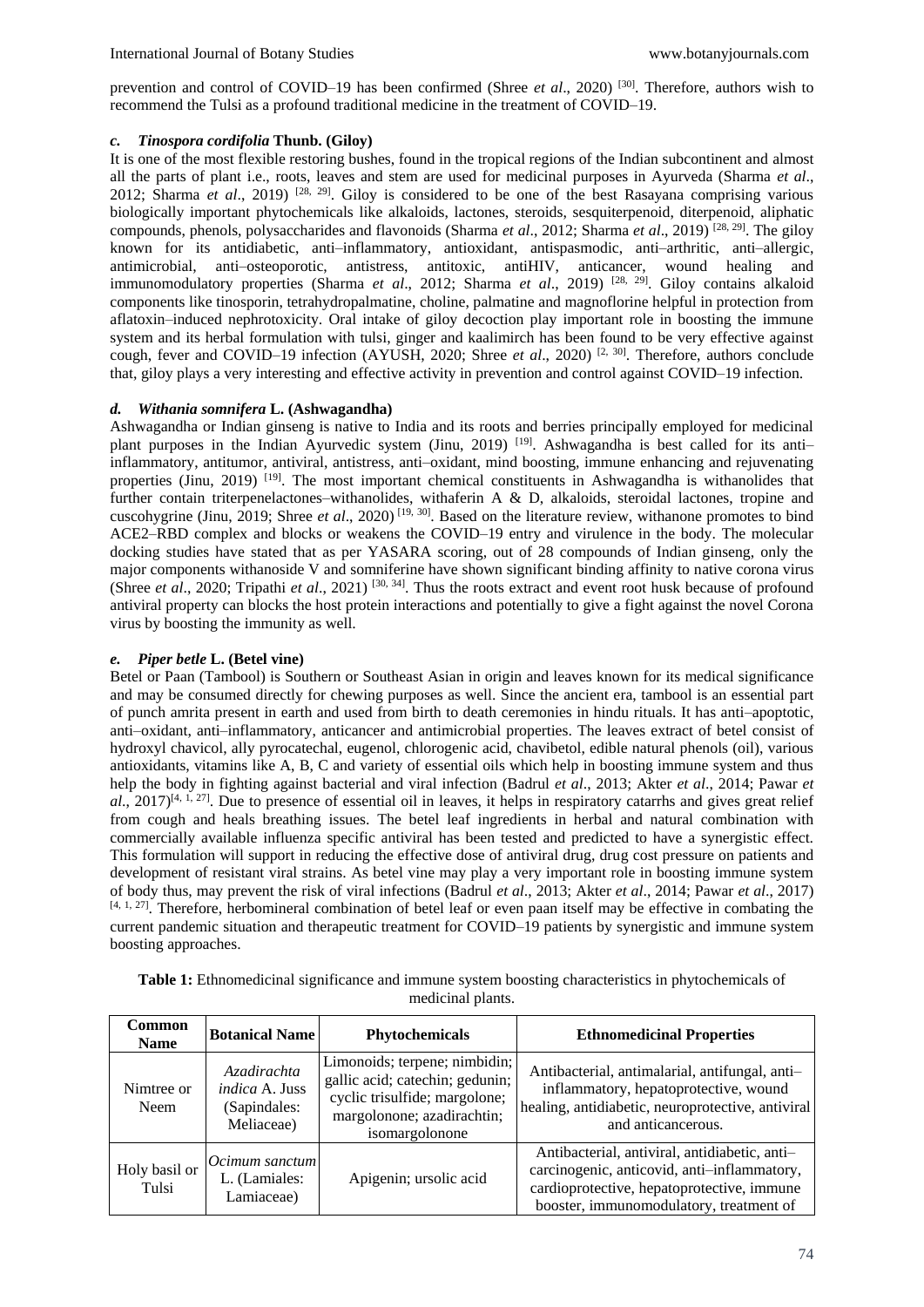|                                                |                                                                     |                                                                                                                                                                                                             | bronchitis, asthma, pneumonia, cough, fever,<br>pain, diarrhoea, rheumatism, skin disorders,<br>parasitic and microbial infections, gastric and<br>hepatic disorders several viral diseases.                                                                                                                |
|------------------------------------------------|---------------------------------------------------------------------|-------------------------------------------------------------------------------------------------------------------------------------------------------------------------------------------------------------|-------------------------------------------------------------------------------------------------------------------------------------------------------------------------------------------------------------------------------------------------------------------------------------------------------------|
| Giloy or<br>Guduchi                            | Tinospora<br>cordifolia Thunb.<br>(Ranunculales:<br>Menispermaceae) | Alkaloids; lactones; steroids;<br>sesquiterpenoid; diterpenoid;<br>aliphatic compounds; phenols;<br>polysaccharides; flavonoids;<br>tinosporin; choline; palmatine;<br>tetrahydropalmatine;<br>magnoflorine | Antidiabetic, anti-inflammatory, antioxidant,<br>antispasmodic, anti-arthritic, anti-allergic,<br>antimicrobial, anti-osteoporotic, antistress,<br>antitoxic, antiHIV, anticancer, wound healing,<br>immunomodulatory, nephroprotective,<br>antipyretic, immune system booster, antiviral<br>and anticovid. |
| Indian ginseng<br><sub>or</sub><br>Ashwagandha | Withania<br>somnifera L.<br>(Solanales:<br>Solanaceae)              | Triterpenelactones-<br>withanolides; Withanolides;<br>withaferin A; withaferin D;<br>withanoside V; somniferine;<br>alkaloids; steroidal lactones;<br>tropine; cuscohygrine                                 | Anti-inflammatory, antitumor, antistress, anti-<br>oxidant, mind boosting, immune enhancing,<br>antiviral, anticovid and rejuvenating properties                                                                                                                                                            |
| Betel vine or<br>Paan                          | Piper betle L.<br>(Piperales:<br>Piperaceae)                        | Hydroxychavicol; hydroxyl<br>chavicol; ally pyrocatechal;<br>eugenol; chlorogenic acid;<br>chavibetol; edible natural<br>phenols (oil); vitamin A; vit. B;<br>vit. C; essential oils                        | Anti-apoptotic, anti-oxidant, anti-<br>inflammatory, anticancer, immunity booster,<br>laxative, appetizer, and antimicrobial                                                                                                                                                                                |
| Kunain or<br>Cinchona plant                    | Cinchona<br>officinalis L.<br>(Gentianales:<br>Rubiaceae)           | Quinine; chloroquine;<br>hydroxychloroquine                                                                                                                                                                 | Antiparasitic, anti-inflammatory, antimalarial,<br>antiarrhythmic, antispasmodic, antiprotozoan,<br>antiviral, antipneumonia, antiHIV, immunity<br>booster and anticovid.                                                                                                                                   |
| Liquorice or<br>Licorice                       | Glycyrrhiza<br>glabra L.<br>(Fabales:<br>Fabaceae)                  | Glycyrrhizin; glycyrrhizic acid;<br>glycyrrhizinic acid;<br>pyrazofurin; ribavirin, 6-<br>azauridine; mycophenolic acid                                                                                     | Antifungal, antibacterial, anti-inflammatory,<br>antioxidant, antiulcer, antidiabetic, antidiuretic,<br>effective skin whitening and anticovid<br>properties.                                                                                                                                               |
| Kalmegh or<br>Chiretta                         | Andrographis<br>paniculata Burm.<br>(Lamiales:<br>Acanthaceae)      | Flavonoids; andrographolide;<br>diterpenes; noriridoides;<br>xanthones; andrographolide                                                                                                                     | Antimicrobial, antiprotozoan, anti-<br>inflammatory, antidiabetic, antioxidant, an<br>immune stimulant, hepato-renal protective and<br>anticovid properties.                                                                                                                                                |

# **f.** *Cinchona officinalis* **L. (Kunain)**

The kunain plant is native to montane forests in Colombia, Ecuador, Peru and Bolivia. The bark of kunain is principally used for medicinal purposes due to presence of a rich alkaloid named quinine. It has antiparasitic, antimalarial, antiarrhythmic, antispasmodic, anti–inflammatory and antiprotozoan properties. Chloroquine is the synthetic form of quinine and prescribed in the treatment of malaria since ancient times. Chloroquine's antiviral properties has been investigated by scientist against HIV and then against SARS–CoV–1 which structurally quite more similar to novel SARS–CoV–2 (Barnard *et al.*, 2006)<sup>[5]</sup>. Chloroquine is one of the important drugs in the list of essential medicines created by WHO from kunain has showed the effectiveness of against SARS–CoV in mice infection model and also helpful in degradation of lethal viral infection caused by human corona virus OC43 which is closely related to SARS (Barnard *et al*., 2006; Keyaerts *et al*., 2009)[5,21]. The targeted role of chloroquine's against SARS–CoV–2 has been and showed a decline in disease course, improved lung imaging findings, pneumonia worsening and increased virus negative seroconversion with no side effects as compared to control group (Ayush, 2020; Gao *et al.*, 2020)<sup>[2,15]</sup>. The chemoprophylaxis with hydroxychloroquine (400mg) twice on day 1, then 400mg once a week thereafter) for asymptomatic health–care workers treating patients with suspected or confirmed COVID–19, and for asymptomatic household contacts of confirmed cases is highly recommended by the Indian Council of Medical Research, under the Ministry of Health and Family Welfare as well (Ayush, 2020; MOHFW, 2020 )<sup>[2,25]</sup>. Therefore, authors wish to state on the basis of reviewed literature, kunain and its derivatives like quinine, choloroquine and hydroxychloroquine may be highly effective against COVID–19 infection by increasing the success rate and shortening morbidity and mortality rate by strengthening immune system fighting against infection.

# **g.** *Glycyrrhiza glabra* **L. (Liquorice)**

Liquorice plant is native to Western Asia, Southern Europe and its roots and rhizomes are best known for the medicinal significance since ancient times especially in Europe and Western Countries. Liquorice acquire excellent antifungal, antibacterial, anti–inflammatory, antioxidant, antiulcer, antidiabetic, antidiuretic and effective skin whitening properties. The principal phytochemicals extracted from the liquorice roots roots and rhizomes are glycyrrhizin, glycyrrhizic acid or glycyrrhizinic acid. It is also used to treat various diseases like asthma, cough, cold and chronic obstructive pulmonary disease (Cinatl *et al.*, 2003; Hoeyer *et al.*, 2005) <sup>[10, 16]</sup>.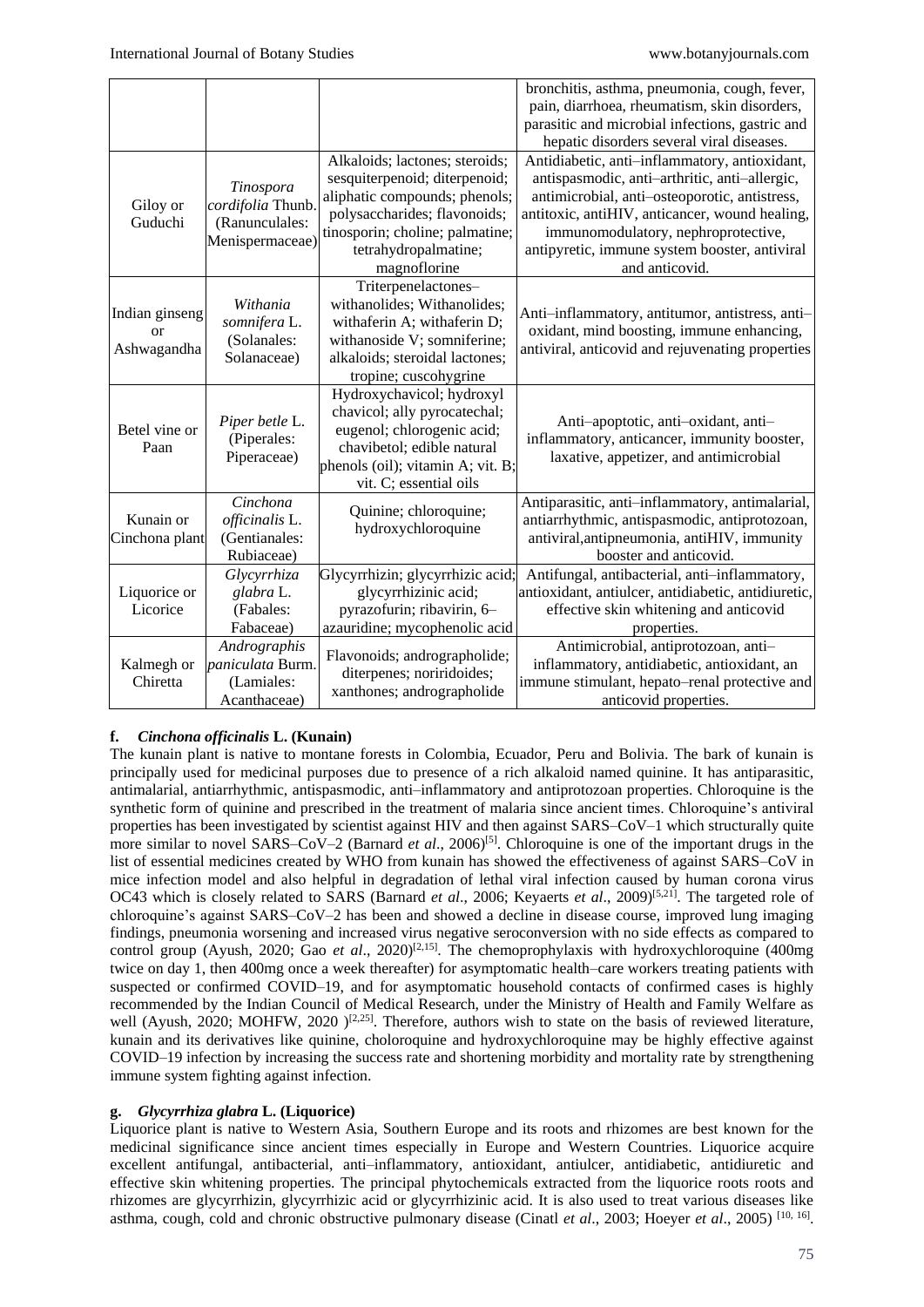The chief compound glycyrrhizin (a triterpene saponine) was found beneficial against COVID–19 infection by strong affinity to angiotensin converting enzyme 2 which down regulates pro–inflammatory cytokines and also blocks the inhibition of accumulation of intracellular ROS, thrombin, hyperproduction of airways exudates and induces endogenous interferon (Cinatl *et al*., 2003; Hoeyer *et al*., 2005; Luo *et al*., 2020)[10,16,24]. The antiviral capabilities of glycyrrhizin and its active compounds like pyrazofurin, ribavirin, 6–azauridine and mycophenolic acid has been well documented through clinical trials against two corona virus clinical isolates by inhibiting the replication of SARS–CoV–2 virus (Luo *et al.*, 2020)<sup>[24]</sup>. Thus, liquorice may be beneficial in the prevention and cure against the corona virus infection.

#### **h.** *Andrographis paniculata* **Burm. (Kalmegh)**

Kalmegh is known as the "King of bitters", and native to India and Sri Lanka. The stem and leaves extract of Kalmegh constitute many important phytochemicals such as flavonoids, andrographolide, diterpenes, noriridoides and xanthones. The plant is well known for its antimicrobial, antiprotozoan, anti–inflammatory, antidiabetic, antioxidant, an immune stimulant and hepato–renal protective properties (Jayakumar *et al*., 2013) [18]. Therefore, it has been in employed in the treatment of life threatening diseases like cancer, blood pressure, ulcer, leprosy, bronchitis, influenza, diabetes and malaria since traditional times (Jayakumar *et al*., 2013) [18]. The literature reports have revealed its inhibitory role against SARS–CoV–2 proteases using an silico methodology and molecular docking focusing on an important compound andrographolide which could be helpful in the possible treatment of COVID-19 (Enmozhi *et al.*, 2020; Yadav *et al.*, 2021)<sup>[13,40]</sup>. Based on its pharmacodynamics properties, high solubility and target accuracy, this plant and its derivatives may proposed as an efficient immunity booster and augmented fighting against SARS–CoV–2 infection.

#### **Conclusions**

The COVID–19 pandemic is an unprecedented health challenge affecting human existence across the globe. Despite the scientific and medical community's unparalleled efforts to sequence, diagnose, treat, and prevent COVID–19, there is ample evidence for the development of sequelae to the primary disease known as Post– Covid syndrome and Long Covid–19. It has been observed that recovering SARS–CoV–2 patients suffer from persistent and often, debilitating symptoms extending several months past their initial diagnosis. COVID–19 has brought a major change in the delivery of healthcare, that is, self–care and health: by all, for all. There are studies, which establish the fact that many people in some Asian countries, particularly in India, have adopted complementary, alternative, and traditional health–care practices. Considering the persistence of disabling symptoms over a long period of time, even after recovering from the Covid–19 infection and its enduring risk of a possible surge, the need for boosting immune status cannot be undermined. With the current scientific understanding a healthy immune system is pivotal for preventing progression of the disease and for speedy recovery. The Ministry of AYUSH recommended the 'Ayush Kada or Kwatha (Tulsi *+* Dalchini + Ginger, + Black pepper + Draksha), Kabasura Kudineer (Kabasura ), Golden Milk (Turmeric), Guduchi (Giloy), Ashwagandha (Indian ginseng) and Chyavanprash as profound immunity booster for the speedy recovery and reduced infection in healthy people. Therefore, the present review was planned to summarise the information based on the earlier published literature of medicinal plants playing key role in prevention and control of many life threaten diseases and this deadly COVID–19 as well. The ayurvedic and tradition medicine approaches in the present time will help in keeping the country and world in a fit and healthy environment.

#### **Acknowledgement**

Authors are extremely thankful to the Head, Department of Biotechnology, Maharishi Markandeshwar (Deemed to be University), Mullana–Ambala (Haryana), India for kind permission and encouragement to the collaborative research work.

# **Conflicts of Interest**

The authors claim no conflicts of interest because none financial support was received from any government, non–government agency or organization to conduct this research work.

#### **References**

- 1. Akter KN, Karmakar P, Das A, Anonna SN, Shoma SA, Sattar MM. Evaluation of antibacterial and anthelmintic activities with total phenolic contents of *Piper betel* leaves. Avicenna J Phytomed,2014:4:320- 329.
- 2. AYUSH. Ayush recommendations for the public on holistic health and well–being: Preventive measures and care during COVID–19 and long COVID–19. Min Ayush Govt India,2020. www.ayush.gov.in/docs/AyushRecommendations4\_LongCovid.pdf. Retrieved on, 2022.
- 3. Azhar EI, Hui DSC, Memish ZA, Drosten C, Zumla A. The middleeast respiratory syndrome (MERS). Infect Dis Clin North Am,2019:33(4):891-905.
- 4. Badrul A, Fahima A, Nahida P, Rashna SP, Sharmin A, Jesmin C, *et al*. Antioxidant, analgesic and antiinflammatory activities of the methanolic extract of *Piper betel* leaves. Avicenna J Phytomed,2013:3:112-125.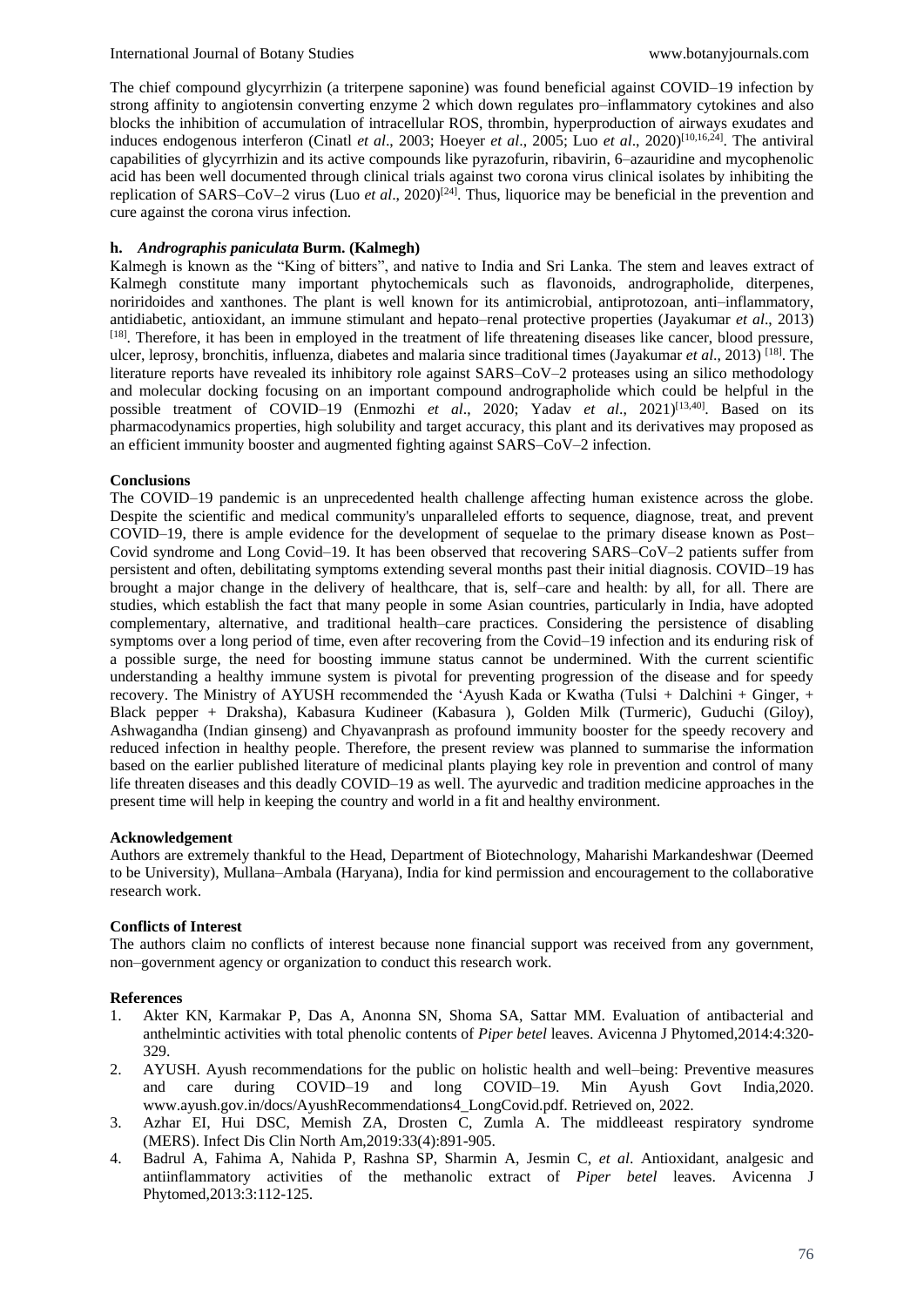- 5. Barnard DL, Day CW, Bailey K, Heiner M, Montgomery R, Lauridsen L, *et al*. Evaluation of immunomodulators, interferons and known SARS–CoV inhibitors for inhibition of SARS–CoV replication in BALB/c mice. Antiviral Chem Chemother,2006:17:275-284.
- 6. Bhowmik D, Chiranjib, Yadav J, Tripathi KK, Kumar KPS. Herbal remedies of *Azadirachta indica* and its medicinal application. J Chem Pharm Res,2010:2:62-72.
- 7. Carlos WG, Dela-Cruz CS, Cao B, Pasnick S, Jamil S. Novel Wuhan (2019–nCoV) coronavirus. Am J Respir Crit Care Med,2020:201(4):7-8.
- 8. Chen Y, Liu Q, Guo D. Emerging coronaviruses: Genome structure, replication, and pathogenesis. J Med Virol,2020:92(4):418-423.
- 9. Chiang LC, Ng LT, Cheng PW, Chiang W, Lin CC. Antiviral activities of extracts and selected pure constituents of *Ocimum basilicum*. Clin Exp Pharmacol Physiol,2005:32:811-816.
- 10. Cinatl J, Morgenstern B, Bauer G, Chandra P, Rabenau H, Doerr HW. Glycyrrhizin, an active component of liquorice roots, and replication of SARS associated coronavirus. Lancet,2003;361:2045–2046.
- 11. Dan S, Pant M, Upadhyay SK. The case fatality rate (CFR) in SARS–CoV–2 patients with cardiovascular disease (CVD): A global health risk paradigm in COVID–19 pandemic. Curr Pharmacol Rep,2020:6(6):315-324.
- 12. De Wit E, Feldmann F, Cronin J, Jordan R, Okumura A, Thomas T, *et al*. Prophylactic and therapeutic remdesivir (GS–5734) treatment in the rhesus macaque model of MERS–CoV infection. Proc Natl Acad Sci USA,2020:17(12):6771-6776.
- 13. Enmozhi SK, Raja K, Sebastine I, Joseph J. Andrographolide as a potential inhibitor of SARS–CoV–2 main protease: An in silico approach. J Biomol Struct Dyn, 2020, 1-7.
- 14. Flaxman S, Mishra S, Gandy A, Unwin HJT, Mellan TA, Coupland H, Whittaker C, *et al*. Estimating the effects of non–pharmaceutical interventions on COVID–19 in Europe. Nature,2020:584(7820):257-261.
- 15. Gao J, Tian Z, Yang X. Breakthrough: Chloroquine phosphate has shown apparent efficacy in treatment of COVID–19 associated pneumonia in clinical studies. Biosci Trends,2020;14:72-73.
- 16. Hoever G, Baltina L, Michaelis M, Kondratenko R, Baltina L, Tolstikov GA, *et al*. Antiviral activity of glycyrrhizic acid derivatives against SARS coronavirus. J Med Chem,2005:48:1256-1259.
- 17. Jamshidi N, Cohen MM. The clinical efficacy and safety of tulsi in humans: A systematic review of the literature. Evid Based Complement Alternat Med,2017:2017:13.
- 18. Jayakumar T, Hsieh CY, Lee JJ, Sheu JR. Experimental and clinical pharmacology of *Andrographis paniculata* and its major bioactive phytoconstituent andrographolide. Evid Based Complement Alternat Med,2013:2013:846740.
- 19. Jinu J. Therapeutic potential of *Withania somnifera*: A report on phyto–pharmacological properties. Inter J Pharma Sci Res,2019:4:2131-2148.
- 20. Junejo Y, Ozaslan M, Safdar M, Khailany RA, Rehman SU, Yousaf W, Khan MA. Novel SARS–CoV– 2/COVID–19: Origin, pathogenesis, genes and genetic variations, immune responses and phylogenetic analysis. Gene Rep,2020:20:100752.
- 21. Keyaerts E, Li S, Vijgen L, Rysman E, Verbeeck J, Van Ranst M. Antiviral activity of chloroquine against human coronavirus OC43 infection in newborn mice. Antimicrob Agents Chemother, 2009:53:3416–342.
- 22. Khan Z, Karatas, Ceylan AF, Rahman H. COVID–19 and therapeutic drugs repurposing in hand: The need for collaborative efforts. Le Pharma Hospit Clin,2021:56(1):3-11.
- 23. Kumar R, Mehta S, Pathak SR. Bioactive constituents of neem. In: Synthesis of medicinal agent from plants (eds, Tiwari A, Tiwari S). Elsevier Sci, 2018, 75-83.
- 24. Luo P, Liu D, Li J. Pharmacologic perspective: Glycyrrhizin may be an efficacious therapeutic agent for COVID–19. Int J Antimicrob Agents,2020:55(6):105955.
- 25. MOHFW. Advisory on the use of hydroxy–chloroquine as prophylaxis for SARS–CoV–2 infection. Nat Taskforce COVID–19, 2020; https://www.mohfw.gov.in/pdf/AdvisoryontheuseofHydroxy– chloroquineasprophylaxisforSARS–CoV–2infection.pdf. Retrieved on: 15<sup>th</sup> January, 2022.
- 26. Mondal S, Varma S, Bamolaa VD, Naik SN, Mirdha BR, Padhi MM, *et al*. Double–blinded randomized controlled trial for immunomodulatory effects of tulsi (*Ocimum sanctum* Linn.) leaf extract on healthy volunteers. J Ethnopharmacol,2011:136:452-456.
- 27. Pawar S, Kalyankar V, Dhamangaonkar B, Dagade S, Waghmode S, Cukkemane A. Biochemical profiling of antifungal activity of betel leaf (*Piper betle* L.) extract and its significance in traditional medicine. J Adv Res Biotech,2017;2:1-4.
- 28. Sharma U, Bala M, Kumar N, Singh B, Munshi RK, Bhalerao S. Immunomodulatory active compounds from *Tinospora cordifolia*. J Ethnopharmacol,2012;141:918-926.
- 29. Sharma P, Dwivedee BP, Bisht D, Dash AK, Kumar DK. The chemical constituents and diverse pharmacological importance of *Tinospora cordifolia*. Heliyon,2019;5(9):e02437.
- 30. Shree P, Mishra P, Selvaraj C, Singh SK, Chaube R, Garg N, *et al*. Targeting COVID–19 (SARS–CoV–2) main protease through active phytochemicals of ayurvedic medicinal plants– *Withania somnifera* (Ashwagandha), *Tinospora cordifolia* (Giloy) and *Ocimum sanctum* (Tulsi)–a molecular docking study. J Biomol Struct Dyn,2020:26:1-4.
- 31. Singhal T. A review of coronavirus disease–2019 (COVID–19). Indian J Pediatr,2020:87(4):281-286.